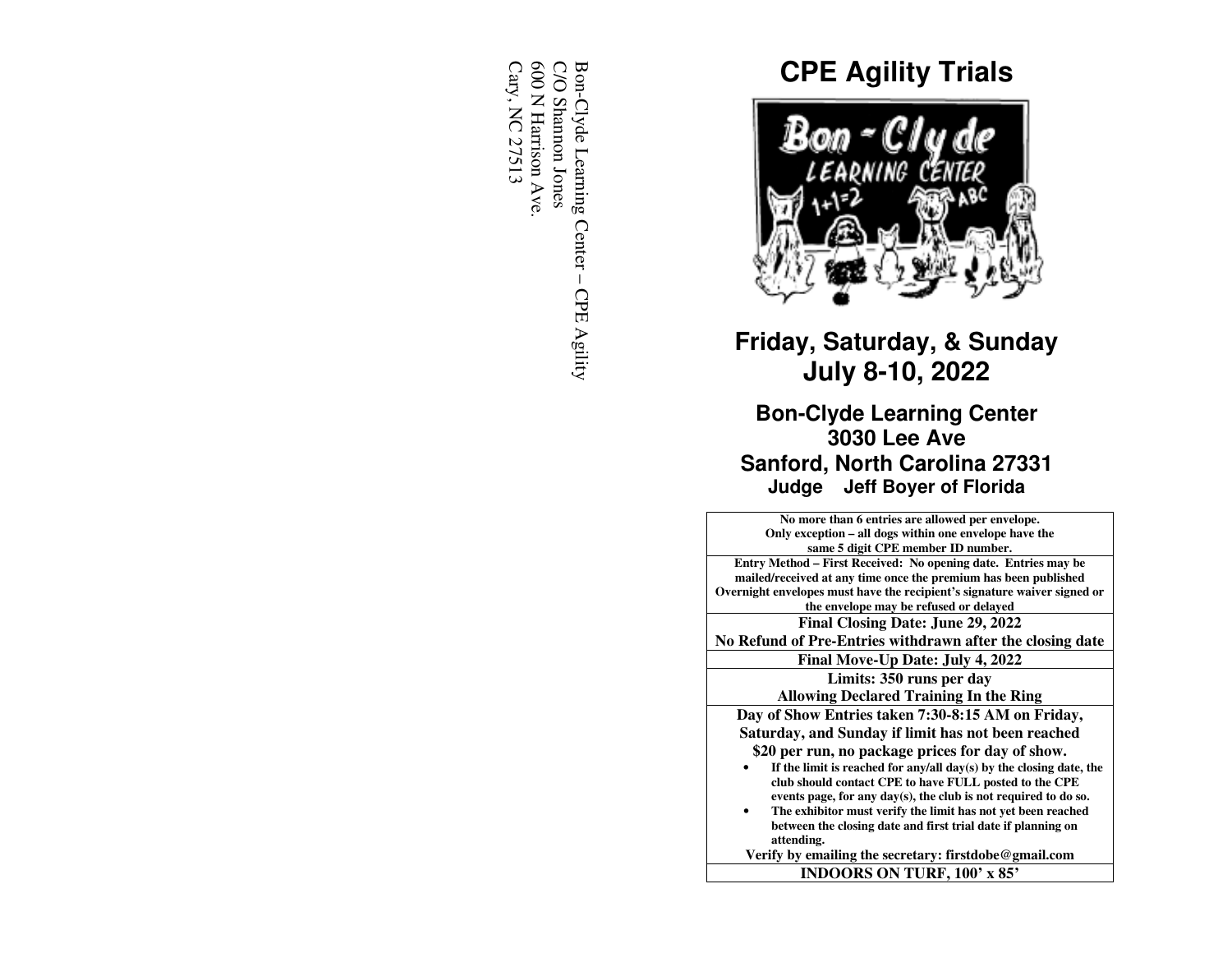# **The Contact Zone**

| Trial Chair:     | Bonnie Buchanan<br>Bon-clyde@windstream.net |                     |
|------------------|---------------------------------------------|---------------------|
| Trial Secretary: | <b>Shannon Jones</b><br>600 N Harrison Ave  | 919-414-2973        |
|                  | Cary, NC 27513                              | firstdobe@gmail.com |

Committee Members: Michele Godlevski, Dick Cicone

## **Veterinarian**

 Sanford Animal Hospital 200 W. Seawell Street Sanford, NC 27330 (919) 775-7945 (Mon: 7:30a.m.-8:00 p.m. Tue-Fri 7:30 a.m.-6 p.m.)

> Veterinary Specialty Hospital 6405 Tryon Road, Suite 100 Cary, NC 27518 (919) 233-4911 (after hours, Sat/Sun)

## **Directions to Bon-Clyde:**

### **Bon-Clyde Learning Center is located at 3030 Lee Avenue, Sanford, NC. The GPS Coordinates to the trial site are: N 35◦26'42.66" X 79◦8'30.12"**

From US Hwy 1, Turn onto Tramway Road NC-78, Follow the road for 4.2 miles. Turn right onto Lee Ave, follow the road for 1 mile. (Bear left at the split). 3030 Lee Ave will be on your right.

From US-421N: Take exit 143 toward Sanford/Downtown. Turn right onto US-421 N Business (Horner Blvd), Follow the road for half a mile, stay straight onto Wilson Rd, go half a mile, Turn right on Lee Ave. 3030 Lee Ave (Bon-Clyde) will be on your right.

### **Site Information:**

- The Bon-Clyde Learning Center is a climate-controlled indoor facility with an 85 x 100 foot area with a recently installed artificial turf surface.
- The building will be open for volunteers to help set up for the trial on Thursday between 4:00 and 6 p.m. Volunteers who help set up may also set up their crates at this time. The building will be available for crating for all other exhibitors at 7:30 a.m. on Friday, Saturday, and Sunday.
- All dogs must be on leash at all times except when in the ring or the designated warm-up area.
- The Bon-Clyde Learning Center will not be responsible for any lost or damaged items left at the show site.
- No Overnight Parking on Site. There is FREE RV parking across the street from the trial site. Please contact Bonnie Buchanan bonclyde@windstream.net or call 919-770-4861 for any questions. No other equipment or training device can be utilized on the show grounds the day of the trial
- The safety of the dogs is our primary concern. By entering this trial, exhibitors acknowledge that they are familiar with the rules and regulations of this sport, and that their dogs are familiar with and able to perform all obstacles safely.
- It is expressly understood that exhibitors alone are responsible for the behavior of their dog(s) and/or children. Any exhibitor whose dog(s) and/or children create unnecessary disturbances or repeatedly engage in unsafe or disruptive behavior may, at the discretion of Bon-Clyde, be asked to leave the show site. In that case, no refund of any fees paid will be made.
- Any handler who is found to abuse a dog will be disqualified and reported to CPE.
- Anyone not currently in good standing with CPE will not be allowed entry into the trial.
- Bon-Clyde Learning Center has the right to refuse any entry for cause.
- Obstacles shall meet the specifications for obstacles in the current edition of the Regulations for Agility Trials.
- Exhibitors are responsible for complete, accurate and legible information on entry forms.
- All competitors participate in the events at their own risk. The General Agreement must be signed in order to comply with CPE's acceptance and entrance to this trial
- You must clean up after your dog, if you don't, future entries will be refused.
- No ex-pens are allowed to be used at Bon-Clyde Learning Center.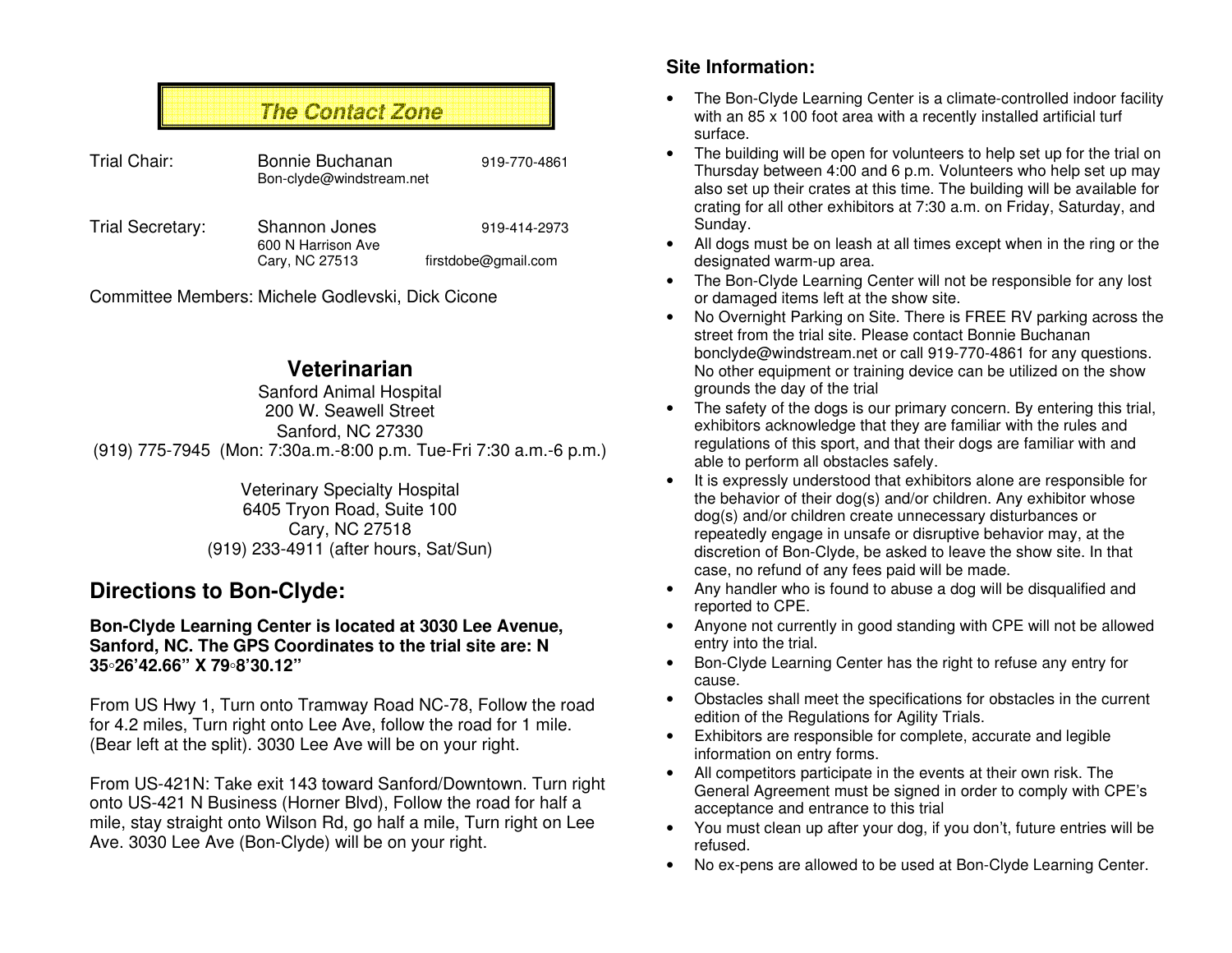## **General Information**

The Trials will be held indoors. Trash cans and pooper scoopers are located throughout the premises for your convenience in picking up after your dog(s).

**ENTRY ELIGIBILITY:** Any trained, healthy dog 15 months or older may compete in a CPE Agility Trial. All purebred and mixed-breeds are equally eligible for entry. Bitches in season or any dogs who are blind, lame or aggressive towards people or other animals are not eligible to compete.

**FOOD:** Workers that work at least 2 classes will be provided a lunch and drink. Lunch will also be available at a reasonable amount to be determined for anyone that chooses to purchase. There are several restaurants are within 2 miles of the trial site if you wish to purchase your lunch elsewhere.

**OBSTACLES**: The following obstacles may be used. Obstacle specifications shall meet the current CPE obstacle requirements

| Aframe $-9'$ sides, rubber |  | Dog Walk - 12' planks, rubber      |                     |  |  |
|----------------------------|--|------------------------------------|---------------------|--|--|
| granules, slats            |  | granules, slats                    |                     |  |  |
| Teeter - 12' plank, rubber |  | Weave poles $-24$ " poles - center |                     |  |  |
| granules, slatless         |  | to center                          |                     |  |  |
| Jumps: Bar, Spread,        |  | Open Tunnels                       | Pause Table - games |  |  |
| Panel                      |  |                                    | only                |  |  |

### **Local Dog-Friendly Hotels**

Please treat these hotels with respect; clean up after your dogs so they will allow future dog show participants to stay at their locations.

FREE Overnight RV parking is available across the road from the trial site. Please contact Bonnie at bon-clyde@windstream.net to reserve a spot. No hook-ups available.

 • **Holiday Inn Express,** 2110 Dalrymple Street, Sanford, NC 27330. 919-776-6600. Enclosed heated pool, fitness room, free breakfast, fenced-in yard for dogs. 5 minutes from trial site. Bring sheet to cover bed if dog sleeps on it.

- • **Econo Lodge,** 1403 Horner Blvd, Sanford, NC 27330. 919-774-6411. Microwave, fridge, coffee pot; hot breakfast 5:00 a.m.; 5.8 miles from trial site.
- **Microtel,** 300 East Cornelius Harnett Blvd, Lillington, NC 27546 (approx 20mi from trial site). 910-893-2626.

The following is a list of motels in the Sanford area, other nearby pet-friendly lodging may be available in Southern Pines, about 30 minutes away. Please contact the hotel directly to verify their room rates and pet policies.

- • **Best Western, 1143 N. Horner Blvd., Sanford, NC 27330. 919-776-5121.**
- **Days Inn, 1217 N. Horner Blvd., Sanford, NC 27330. 919-776-3150,**
- **The Economy Lodge, 404 Carthage Street, Sanford, NC 27330. 919-775-2328.**
- **Baymont Inn & Suites, 2614 S. Horner Blvd., Sanford, NC 27330. 919-708-7400.**

### **CAMPGROUNDS San-Lee Park**, 919-776-6221 **Heritage Campground**, 910-783-8810

Exhibitors are expected to follow these guidelines:

- Always confirm the hotel's pet policy.
- If your dog is used to sleeping on the bed with you, please cover the hotel bedspread with your own sheet or blanket.
- Do not use the hotel towels to groom your dog, and do not groom in the hotel rooms.
- Do not bathe your dog in the hotel's bathtub (or pool!).
- Do not leave your dog alone in your hotel room if he will bark or cry. If you do leave your dog alone, he must be crated.
- Place your own towel beneath your dogs' water (a must!) and food bowl to protect the hotel carpet in case of spillage.
- Be respectful of other guests who may not have the same feelings about dogs as we do!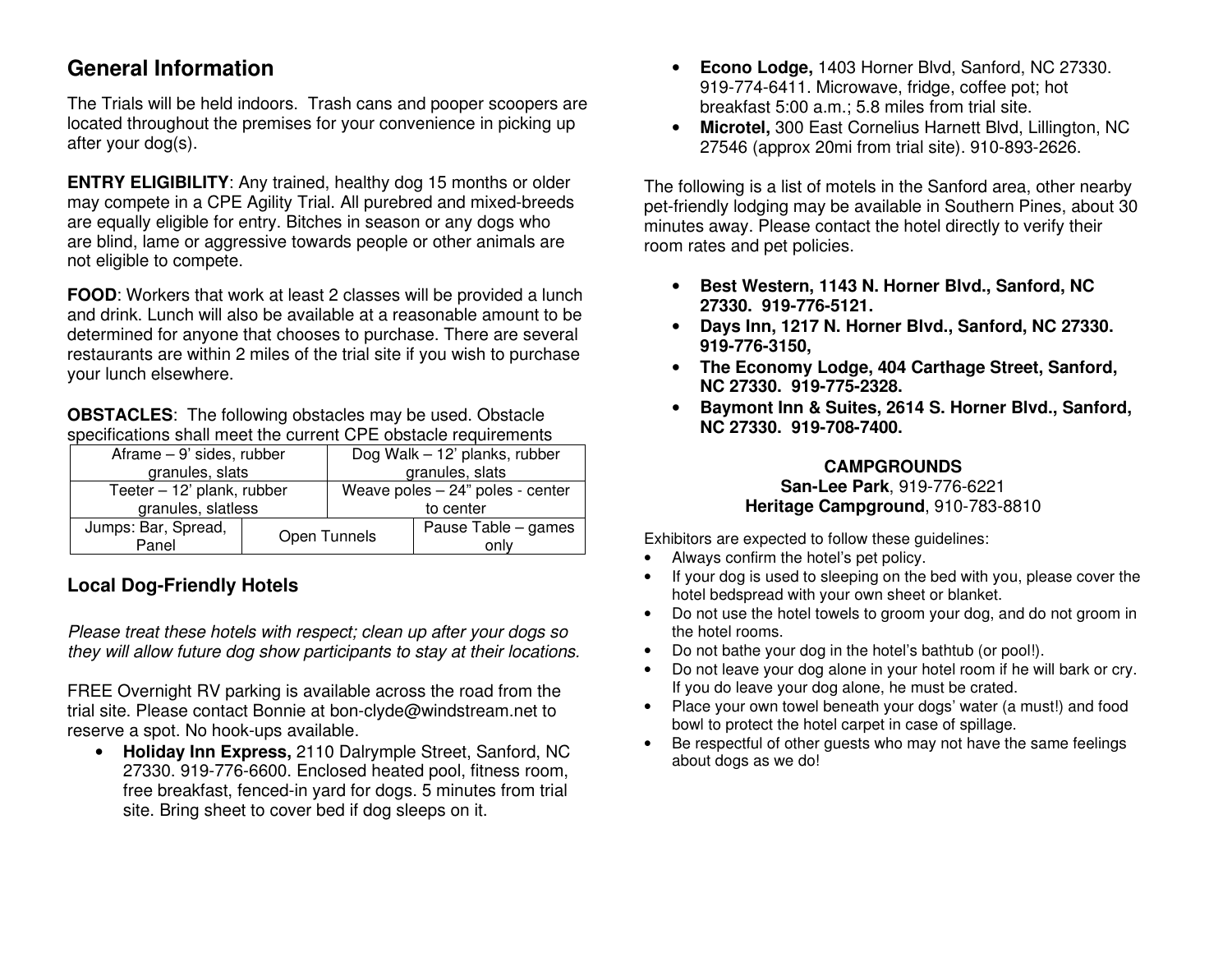### **Schedule of Events**

 The following order is the scheduled order for the trial to be run. If the order needs to be changed for the trial due to extreme pre-trial circumstances, it will be posted in the confirmation letter sent to pre-entered exhibitors at least 7 days before the first trial day. The order will only be changed at the trial in the case of an extreme reason and must be agreed upon by the host club and judge(s).

| <b>Friday July 8:</b> | <b>Saturday July 9:</b> | <b>Sunday July 10:</b> |
|-----------------------|-------------------------|------------------------|
| Standard              | <b>Jumpers</b>          | <b>FullHouse</b>       |
| Jackpot               | Colors                  | Jackpot                |
| Wildcard              | Snooker                 | Wildcard               |
| Snooker               | Standard                | Colors                 |
| <b>Jumpers</b>        | <b>FullHouse</b>        | Standard               |

### **Friday, Saturday & Sunday:**

|           | 7:30 – 8:15 a.m. Day of Show Entries & Measuring for dogs who need it       |
|-----------|-----------------------------------------------------------------------------|
|           | Entrants can send in a photocopy of their permanent height card, or email a |
|           | scan of it to the trial secretary, and sleep in a little longer!            |
| 8:15a.m.  | First Briefings and Walk-Throughs                                           |
| 8:30 a.m. | First Dog on the Line                                                       |

**See the forms page at www.k9cpe.com for a membership form.** See "Registering with CPE" in the online rulebook for registration questions.

### *THERE WILL BE NO MEASURING OF DOGS AFTER JUDGE'S BRIEFING BEGINS EACH DAY - ALL DOGS WITHOUT A PERMANENT CARD MUST BE MEASURED BEFORE THE JUDGES BRIEFING TO SHOW THAT DAY - THERE WILL BE NO EXCEPTIONS*

**PRIZES & AWARDS: Placement rosettes or ribbons will be awarded for 1st through 4th place for Qualifying and non-qualifying scores for all classes. Dogs with an NT (no time) are not eligible for any ribbons. Qualifying ribbons will be awarded to all dogs receiving a qualifying score, and Jr Handlers in Standard.**

## **Entry Fees**

**Checks must be made out to Bon-Clyde. Thank you.** 

 Checks made out incorrectly do not constitute a valid entry fee. Your entry may be returned or some or all runs cancelled.

| Options                                                                              | Pre-Entry |
|--------------------------------------------------------------------------------------|-----------|
| Per Run<br>any class all three days                                                  | \$18      |
| Juniors Per Run<br>Any class all three days                                          | \$10      |
| Any 5 Runs over the weekend - May<br>be split between dogs in the same<br>household  | \$75      |
| Any 10 Runs over the weekend-May<br>be split between dogs in the same<br>household   | \$150     |
| Any 15 Runs over the weekend - May<br>be split between dogs in the same<br>household | \$215     |
| Day of Show Entries - No Discounts or<br>Packages                                    |           |

Returned checks do not constitute a valid entry fee. There will be a \$25 fee for returned checks, and the exhibitor may be asked to submit cash or money order for future events.

**Note: Due to the current issues in the world with COVID-19, we are aware these trials may need to be canceled or postponed. If that decision is made, all checks will be destroyed. A decision will be made by the closing date if it is required.** 

**A COVID Waiver will be required to be signed prior to the trial and placed on file.** 

**In order to have these trials, all local COVID-19 requirements will be followed. Indoor crating will be allowed if local requirements allow it. Masking requirements will follow CPE requirements and local requirements. Allowance of human food or if human food is offered will be determined closer to the trial date.**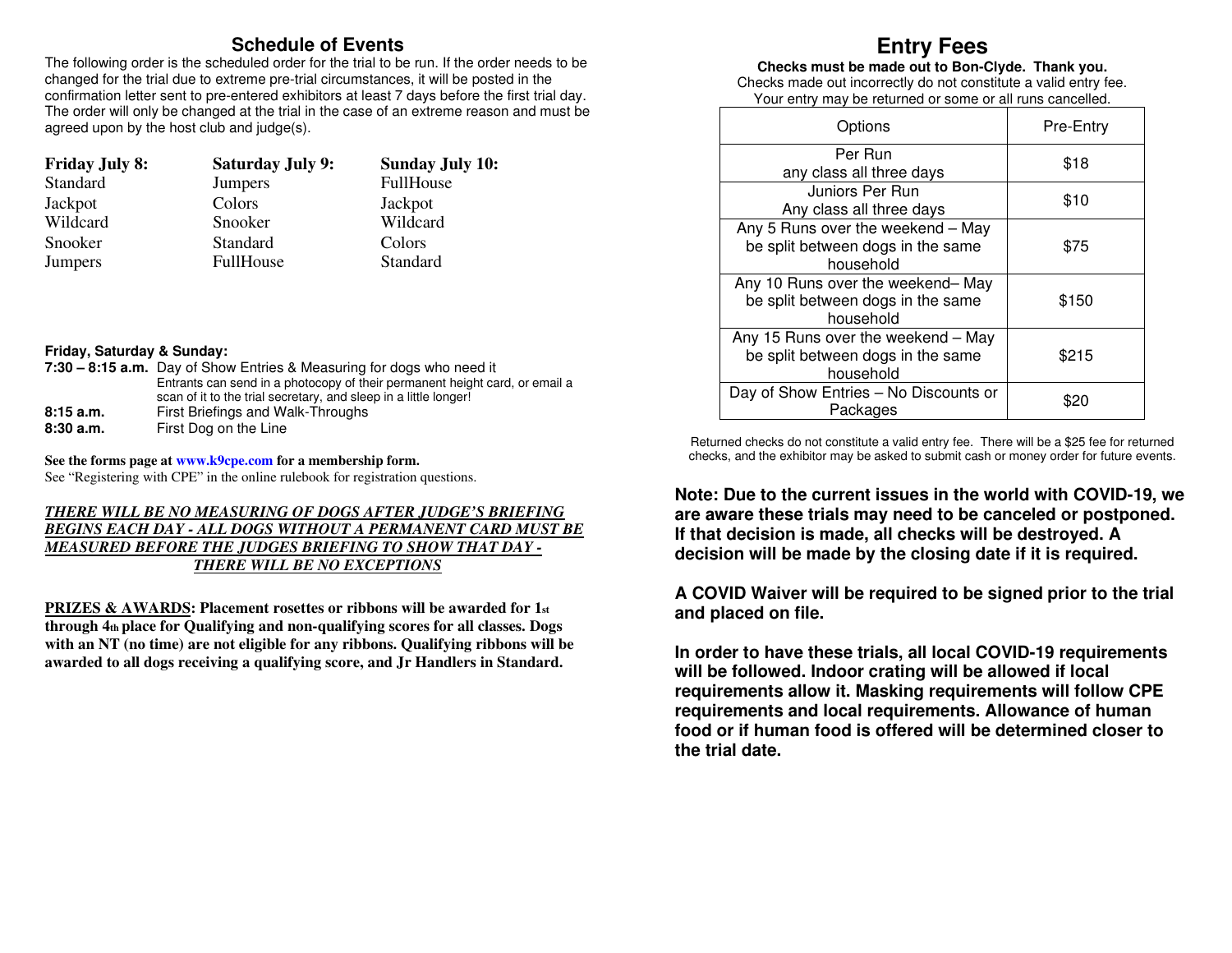### **POLICIES:**

- **Completed entries and fees must be received at the Trial**  •**Secretary's address no later than 6:00 p.m. on June 29th, 2022. Day of Show Entries will be accepted if limits are not reached.** There is no opening date. Entries that include an email address may be notified by email that the entry has been received. Overnighting entries has never really been necessary at our trials. If you still feel the need, please remember to waive the signature.
- Confirmations with number of entries for each class will be sent after the close of registration. Entries that include an email address may receive their confirmations via email unless otherwise requested. Entries may not be changed, altered, or withdrawn after the closing date except as noted below:
	- > After June 29<sup>th</sup>, refunds from pre-registered entries, will **only** be given for bitches in heat or injured or deceased (heaven forbid!) dogs. Inform the Trial Secretary prior to the morning of the first day that the dog is entered. Please have your veterinarian write a letter stating the situation and mail it to the Trial Secretary to be received no later than the first day that the dog was entered in the trial.
	- $\triangleright$  Moveups will be accepted through 5 pm. on Monday, July 4, 2022.
	- $\triangleright$  Day-to-day moveups are permitted fill out a moveup form before the last class is pinned on Friday or Saturday. **No** moveups will be accepted on Saturday or Sunday mornings.
- Agility is a family sport. All competitors and spectators are asked to refrain from consumption of alcoholic beverages or use of nonprescribed drugs on the grounds during the event.
- Entry fees will not be refunded in the event that a dog is absent, disqualified, excused, or barred from competition by the action of a Judge or the Trial Committee. No entry fee will be refunded if the trial cannot open or be completed by reason of riots, fire, civil disturbances, inclement weather, public emergency, act of a public enemy, or any other cause beyond the control of the host club.
- Please follow the directions on the posted signs, pick up after your dog, and take time out to thank all of the volunteers for working so hard. ©

# **Without volunteers, we cannot make our trials happen! Please fill out the following form if you can help!**

Name \_\_\_\_\_\_\_\_\_\_\_\_\_\_\_\_\_\_\_\_\_\_\_\_\_\_\_\_\_\_\_\_\_\_\_\_\_\_\_\_\_\_\_\_\_\_\_\_\_ Email **Email Email Exercise Email** 

### **I can help!** (You will not be assigned to help during your class!)

| Job / Experience    | Just Point me to<br>the Ring | Need a<br><b>Refresher</b> | <b>Willing to</b><br>Learn |
|---------------------|------------------------------|----------------------------|----------------------------|
| Timer               |                              |                            |                            |
| Scribe              |                              |                            |                            |
| <b>Gate Steward</b> |                              |                            |                            |
| Course Builder      |                              |                            |                            |
| <b>Ring Crew</b>    |                              |                            |                            |
| Leash Runner        |                              |                            |                            |

I am entered in:

| Friday   | Snooker   | Level | Jump Height     |
|----------|-----------|-------|-----------------|
|          | Jackpot   | Level | Jump Height____ |
|          | Standard  | Level | Jump Height     |
|          | Wildcard  | Level | Jump Height____ |
|          | Jumpers   | Level | Jump Height     |
| Saturday | FullHouse | Level | Jump Height____ |
|          | Colors    | Level | Jump Height     |
|          | Standard  | Level | Jump Height     |
|          | Snooker   | Level | Jump Height     |
|          | Jumpers   | Level | Jump Height     |
| Sunday   | Wildcard  | Level | Jump Height     |
|          | Colors    | Level | Jump Height     |
|          | Jackpot   | Level | Jump Height     |
|          | FullHouse | Level | Jump Height     |
|          | Standard  | Level | Jump Height     |

**Thank you for your interest in our CPE Trial! We hope to see you soon!**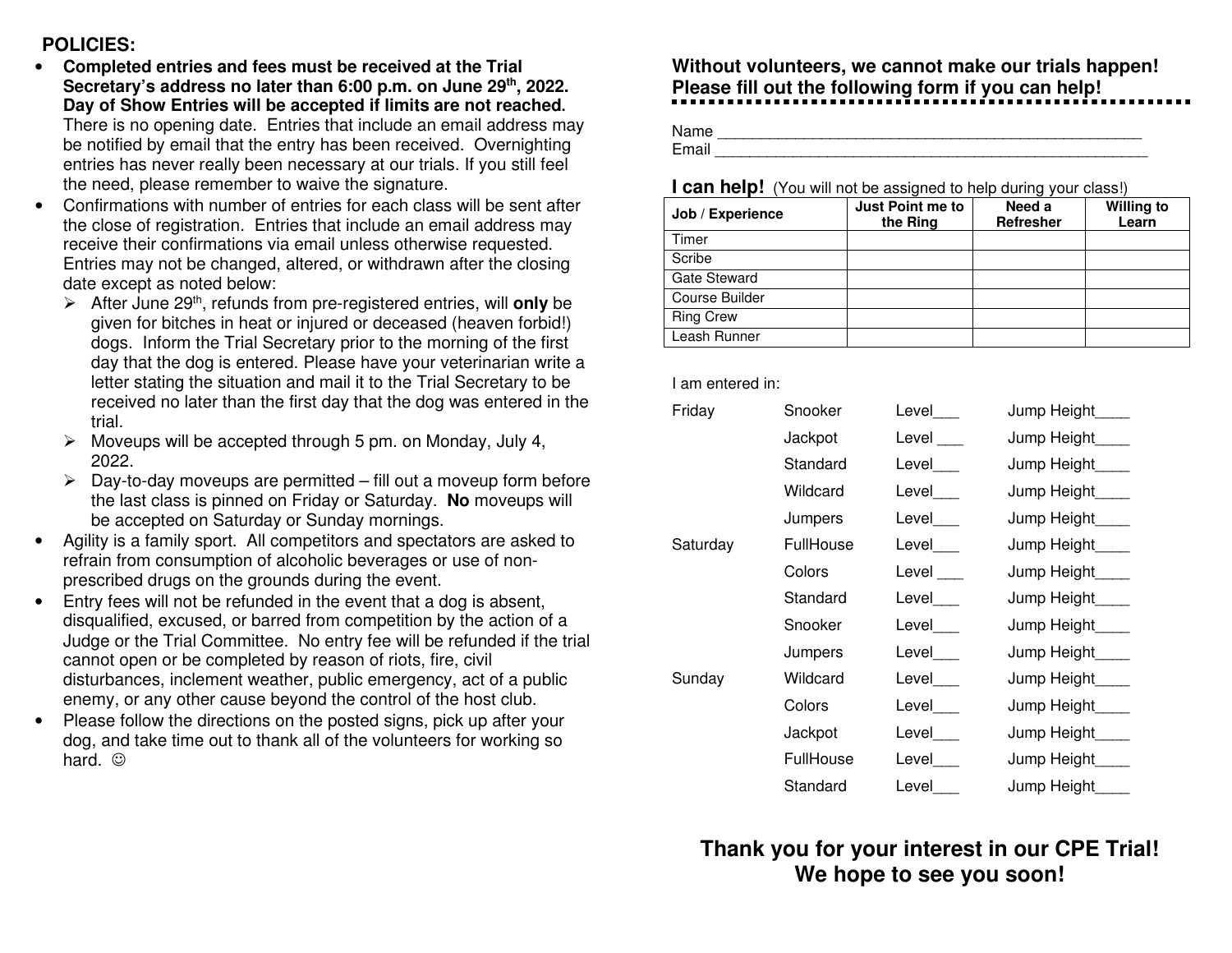**CPE trial rules – shortened version: see the online rulebook at www.k9cpe.com for registration info, "Registering with CPE" and further info on height categories and rules.**

#### **Jump Heights** – no dog will jump lower than 4"

P-Card = Permanent Card: the lowest allowable Regular height a dog may jump in CPE.

| <b>Measurement</b>    | Regular<br>(P-card or higher) | <b>Veterans</b> | <b>Enthusiast</b> | <b>Specialist</b> |
|-----------------------|-------------------------------|-----------------|-------------------|-------------------|
| 8" or less            |                               | 4"              | 4"                | 4"                |
| over 8", 12" or less  | 8"                            | 4"              | 4"                | 4"                |
| over 12", 16" or less | 12"                           | 8"              | 8"                | 4"                |
| over 16", 20" or less | 16"                           | 12"             | 12"               | 8"                |
| over 20", 24" or less | 20"                           | 16"             | 16"               | 12"               |
| over 24"              | 24"                           | 20"             | 20"               | 16"               |

General CPE rules for entries/show site:

- $\triangleright$  Dogs must be at least 15 months or older the first day of the trial
- $\triangleright$  Blind (both eyes), lame, in season or aggressive dogs may not enter the show. The Club may choose to exclude any of the above from the site.
- $\triangleright$  Dogs must be registered with CPE prior to the closing date of the trial, or by the trial date for Day Of Show entries. Registration forms are on the Forms page: www.k9cpe.com. Forms MUST be mailed to CPE and are processed 2-3 times per week. CPE ID numbers are emailed to legible email addresses. Registrations can only be processed from mailed forms.
- $\triangleright$  Dogs must be able to be measured at their first show. If a dog cannot be measured, the dog cannot run and no refund will be issued. Dogs within ½" of a jump height require at least one more measurement. When dogs reach their second birthday, a measurement is required. All dogs must be measured at their first trial regardless of jump height.
- > Only CPE Judges can measure dogs.
- $\triangleright$  Electronic shock collars are not allowed at ANY CPE trial training or bark.
- $\triangleright$  Handlers in all classes are permitted to walk the course, without a dog, prior to the start of the class. A warm-up jump shall be provided for all entered dogs. No relieving of dogs in the warm-up area.

#### **Dogs in the ring, leashes, exiting the ring**

- $\triangleright$  Dogs shall run without anything attached to its body. This is for the safety of the dog. This includes no: stitches, wraps or any other item. The only exception is a small barrette or rubber band to keep hair out of a dog's eyes.
- Eeashes may not have anything (other than name/license tags) attached to them when used in the ring.
- $\triangleright$  Dogs may enter the ring on a collar, quick release harness or head halti/leader. If prong collars are allowed per the show site, they may not be used to take a dog into the ring.
- $\triangleright$  Handlers may carry their leash with them on the course  $-$  if done so, must be out of sight or clipped around the waist or shoulders.
- $\triangleright$  Dogs must be under the handler's control when leaving the ring or the judge may enter the run as No Time - NT.

#### **For clubs that will allow Declared Training In the Ring**

 We (Host Club) will offer Declared training in the ring. The handler has the option if they want to use a toy or training aid at any time during their run, the handler must approach the Judge during Walkthrough or previously in that trial day for the Judge to approve the toy or training aid for use on the course.

 Handler must alert the Judge upon entry to the ring that the dog will be TIR. Handler is then allowed to have a reasonably sized silent toy/aid with them for use once their run has started (this toy must be approved by the Judge of record PRIOR to the start of the class to determine its eligibility, absolutely no food/scents/audible devices). The toy is NOT allowed to be used in either gate chute or prior to the previous dog leaving the ring.

See the online rulebook or current member letter for additional rules.

- The following items are considered training in the ring (see Fix and Go):
- $\triangleright$  Violating the 4 paw safety rule (directing the dog back onto the contact)
- $\triangleright$  Start line stay leaving the dog and going back again to reposition the dog after the handler passes the plane of the first obstacle (before the handler leaves the dog, repositioning or repeated commands can be a delay of start)
- $\triangleright$  Putting the dog back on the table in the point games

### **For Clubs that are not allowing Declared Training In the Ring:**

 We (host club) will not be offering Declared Training in the Ring at this trail. Please remember that the following is not considered Training in the ring:

- $\triangleright$  Dog grabbing it's leash at the end of a run (if the run has not yet ended, the dog would receive an NT)
- $\triangleright$  Asking the dog once for a sit or down on the table in the point games (asking more than once will be a delay of finish, 5 faults/points)

#### **While running on course**

- $\triangleright$  The handler will direct the dog through the course without a collar or lead.
- $\triangleright$  Food, toys, training devices (includes fanny packs and leash attachments) are not allowed within 10' feet of the ring. Clickers, training whistles and squeaky toys are not to be used within distraction distance of the ring.
- $\triangleright$  The handler may not carry anything that could aid the dog in its performance. Exclusion: Handicapped/Differently Abled Handlers using a cane, scooter, wheelchair, etc., to enable their progression around the course.

 The handler may use any verbal or visual commands to direct the dog through the course. The Judge may assess a 5 fault penalty to elimination for any command that is not given in a sportsmanlike manner. Faults can be but are not limited to: foul or abusive language, display of anger, extreme frustration or excessive harshness. If the fault is severe enough, the Judge has the right to excuse the exhibitor from the ring and / or the remainder of the trial. If excused from the trial, a report would be filed with CPE. See Faults, Eliminations and Excusals in the rulebook.

**Questions?** See the rules page on the website, www.k9cpe.com.If you have further questions, email CPE – cpe@charter.net.

#### **Run Safe, Have Fun, Run Fast, Run Clean!**